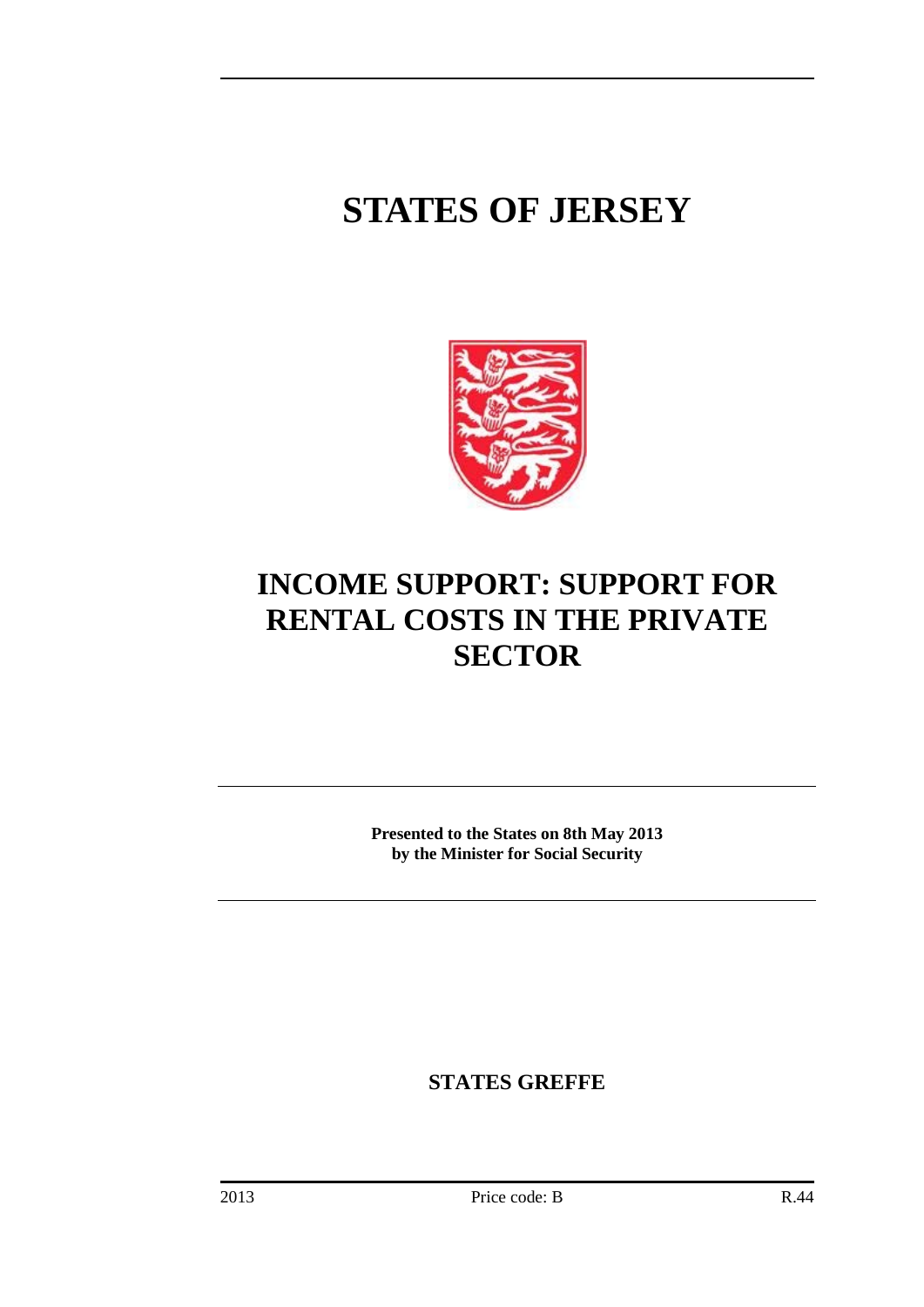#### **REPORT**

Over the last 3 years the Housing Department has undertaken extensive research to prepare a new strategy to cover all aspects of the future provision of social rented housing in Jersey. This work has been undertaken under the auspices of the Housing Transformation Programme (HTP) and both the previous and current Ministers for Social Security have served on the political steering group.

The HTP proposes changes to rent levels for new tenancies within the social sector, and these will be reflected within the income support system. These will ensure that all existing income support claimants renting in the social sector are fully protected from the impact of rent increases.

At present, the income support scheme provides the same maximum level of support for rental costs in the social sector and in the private sector. Given the changes to the social sector rentals, it is appropriate to review the support available in the private sector. To this end an independent review, commissioned by Social Security, has been undertaken by Michael Jones of the Cambridge Centre for Housing and Planning Research and his report is attached as an Appendix.

The recommendation of the report is that rental protection for income support claimants renting in the private rented sector should be set separately to social sector protection and that the income support limits for rents in the private rented sector should be increased to the average equivalent open market rent of States properties for each property type (e.g. one-bedroom flat, three-bedroom house, etc.).

For example, suppose that three-bedroom houses owned by the Housing Department have market rentals of between £250 and £350 per week, with an average rental of £300. In this example, the **maximum** rental component in the private sector for a three-bedroom house would be set at  $£300$  per week. In the social housing sector, rents charged will be in the range £225 (90% of £250) to £315 (90% of £350) per week and will be supported up to these levels through income support.

Capacity in the social sector is not currently sufficient to provide housing for all types of tenant. At present, access is limited to low income tenants who are aged 50 and above, or who have young children, or need special housing due to a disability. Many low income households do not meet these criteria and remain in private sector rental accommodation. Income support tenants make up about 20% of the private rental market.

Mr. Jones' report shows that just over half (56%) of all income support tenants renting in the private sector pay rent that is above the maximum level available under income support. To meet the full cost of their rent, these families need to restrict other areas of household expenditure. The recommended option would increase support for private sector tenants so that two-thirds (67%) of income support tenants in the private sector would have their rent fully included within the income support calculation.

In addition to the work undertaken by Mr. Jones, a separate analysis has confirmed that approximately 14% of current income support tenants in the private sector are identified as being resident in Jersey for less than 10 years and are unlikely to have residential qualifications. This group accounts for approximately 4% of all income support claims. An analysis of the remaining 86% of income support private sector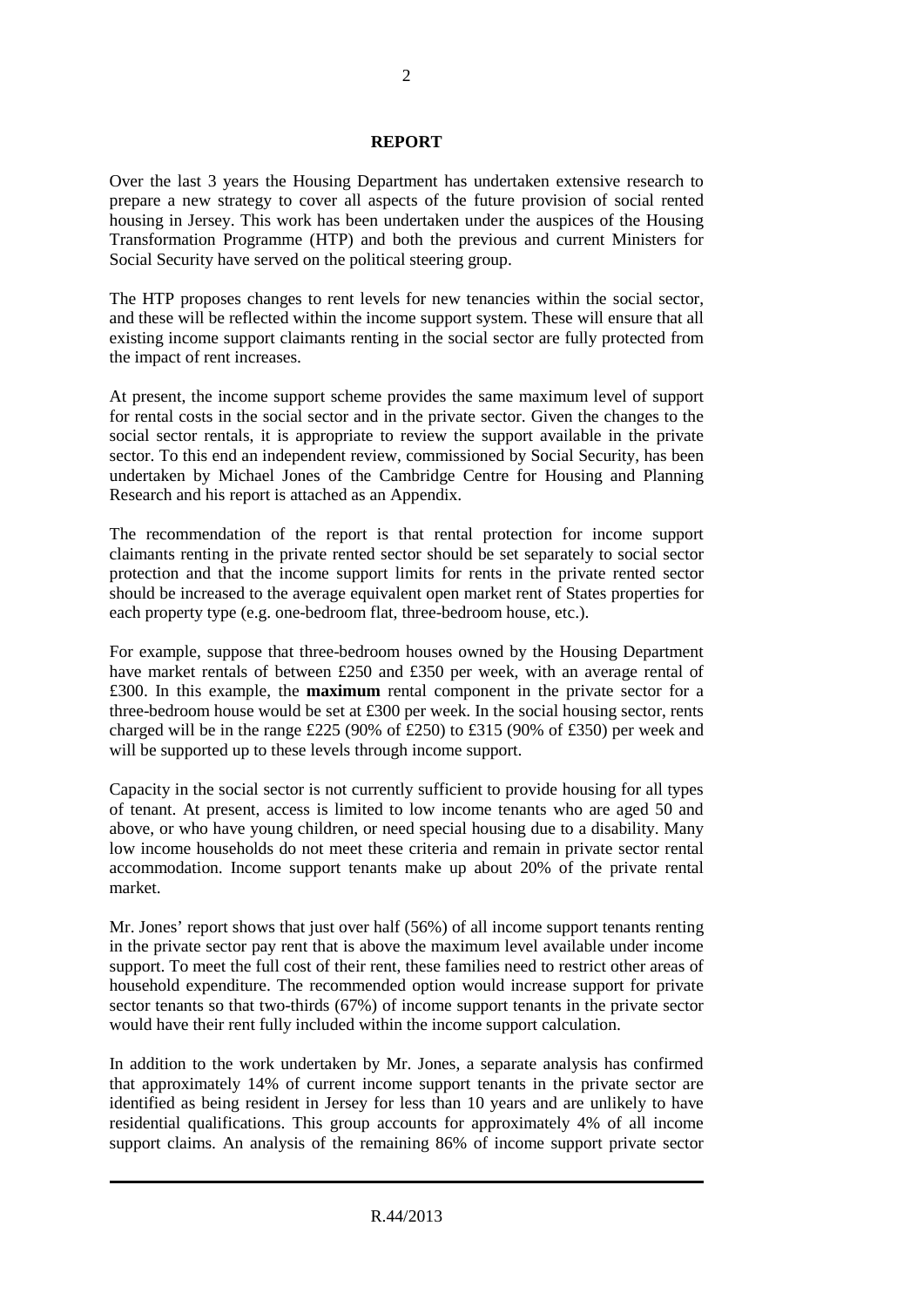tenants who have been resident in Jersey for at least 10 years and are likely to have residential qualifications, indicates that 50% of this group are paying rents in the private sector above the maximum level set for income support.

The full year annual cost of the proposed additional support is approximately £1 million. A bid to cover these costs was included in the Medium Term Financial Plan (MTFP). An amendment of the MTFP approved that £750,000 in 2014, and £1 million recurring from 2015 be held in the Central Growth Allocation for 2014 and 2015. The allocation of Central Growth will be agreed by the States as part of the 2014 Budget in December 2013.

Changes to the Income Support Regulations to take account of the changes to the social sector rent levels will be published towards the end of 2013, for debate by the States Assembly. Proposals will be put forward at the same time in respect of ongoing support for private sector tenants. It is currently planned that the changes to income support would be effective from April 2014, in line with the change in rent policy for the social sector.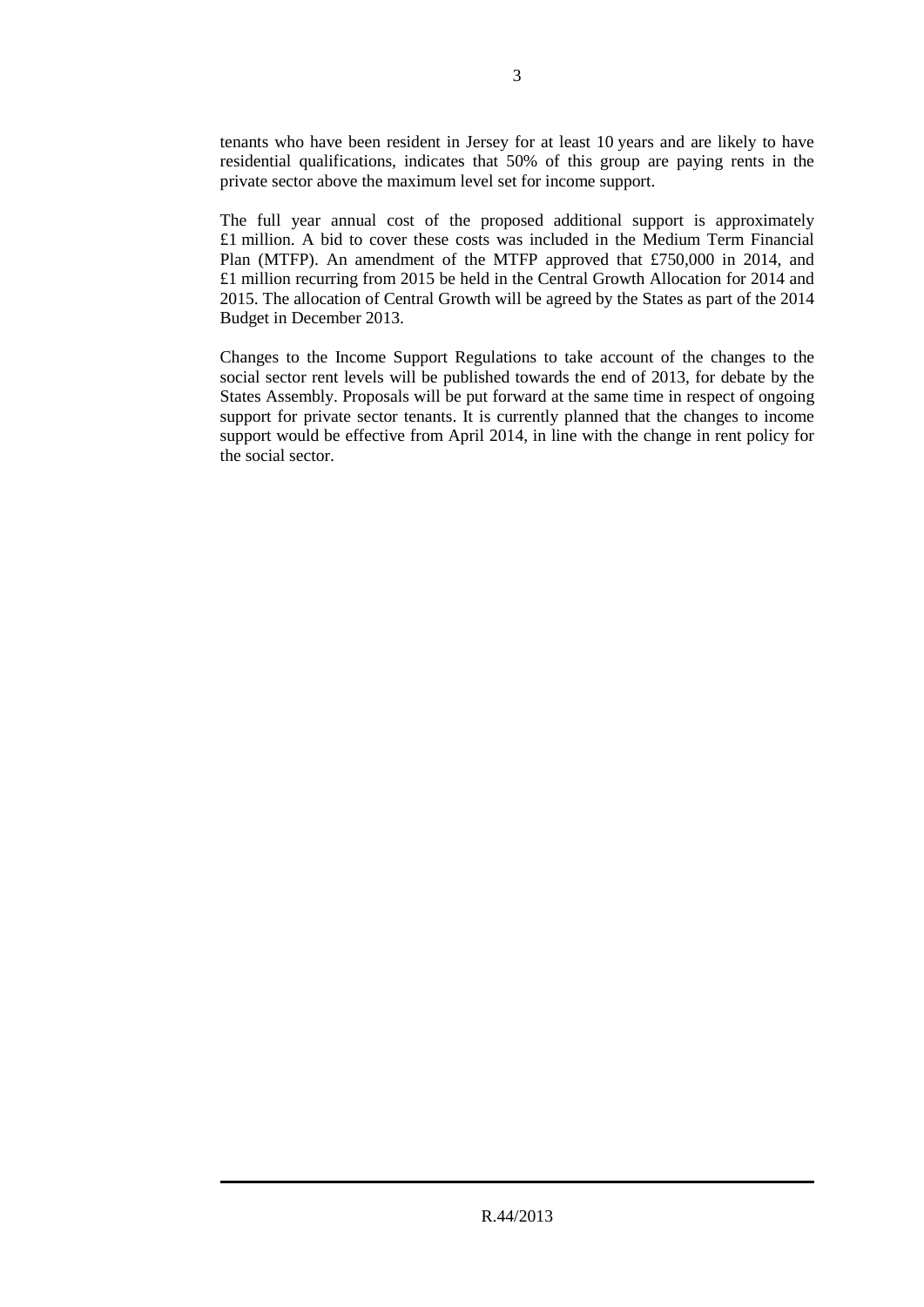**APPENDIX**

**Options for Income Support in the Private Rented Sector**

Michael Jones Cambridge Centre for Housing and Planning Research Department of Land Economy University of Cambridge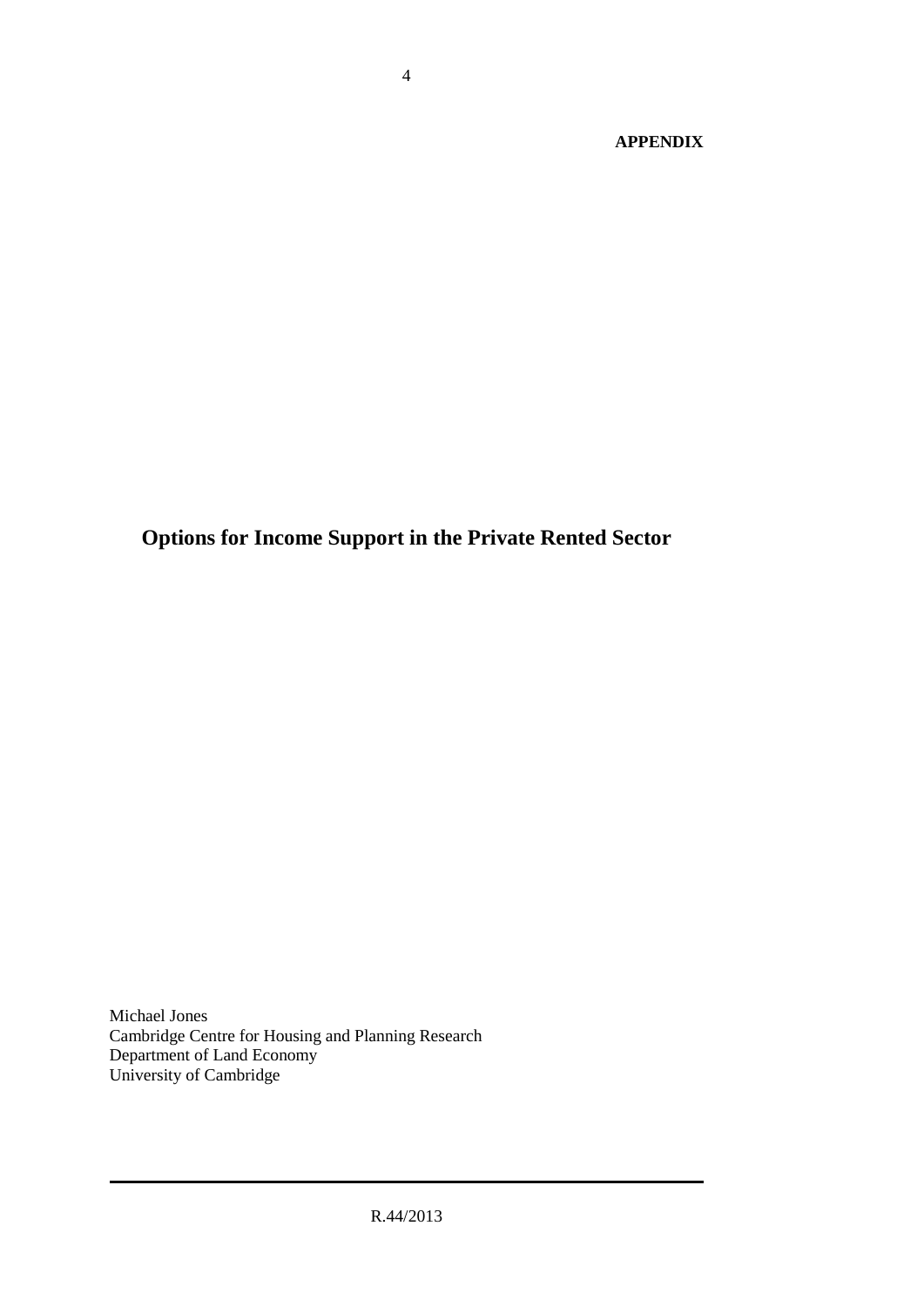#### **Context**

This paper has been commissioned by the Social Security Department in order –

- to set out a range of options for setting the maximum rent limits in the private rented sector that would be eligible for Income Support;
- to analyse the numbers of tenants in the different bed sizes and types of properties who currently receive Income Support and who would be affected by revised limits; and
- to estimate the possible costs of each option.

#### **Recommendation**

That the Income Support limits for rents in the private rented sector should be increased to the average equivalent open market rent of States properties.

#### **Background**

The Housing Transformation Programme in Jersey has agreed that rents in the social rented sector should be returned to the policy objective of setting the rent of each social rented property at 90% of the rent which it is estimated that that property would attract in the open market.

Income Support in the private rented sector is currently capped at the 'fair rent' for each bed size and type of property which is applied in the social rented sector to determine the maximum rent which can be charged, irrespective of the possible open market rent for any particular property.

At present, rents in States housing have drifted well below 90% of the relevant open market value, and would need to increase by some 25% to reach the 90% target. The open market rents of States properties are assessed at up to some 40% more than current States rent levels.

The rent proposals in the Housing Transformation Programme will bring the rents of social housing for new lets roughly into line with the average levels of rents in the private rented sector. This is because while the rents of social housing properties will be set at 90% of the current open market rent of the property, many rents in the private sector are not adjusted regularly to keep in line with current open market conditions, with the average rent lagging the market by a small margin.

The Census 2011 counted 7,806 dwellings in the qualified private rented sector. In addition, there were 1,274 dwellings provided as service or tied accommodation, and 1,070 lodgers renting accommodation in other people's homes. There were also 2,563 other non qualified households renting accommodation.

#### **Income Support in the Private Rented Sector**

There were 1,522 tenants in the private rented sector (PRS) in receipt of Income Support at October 2011, or 19.5% of the 7,806 qualified private sector tenants. (A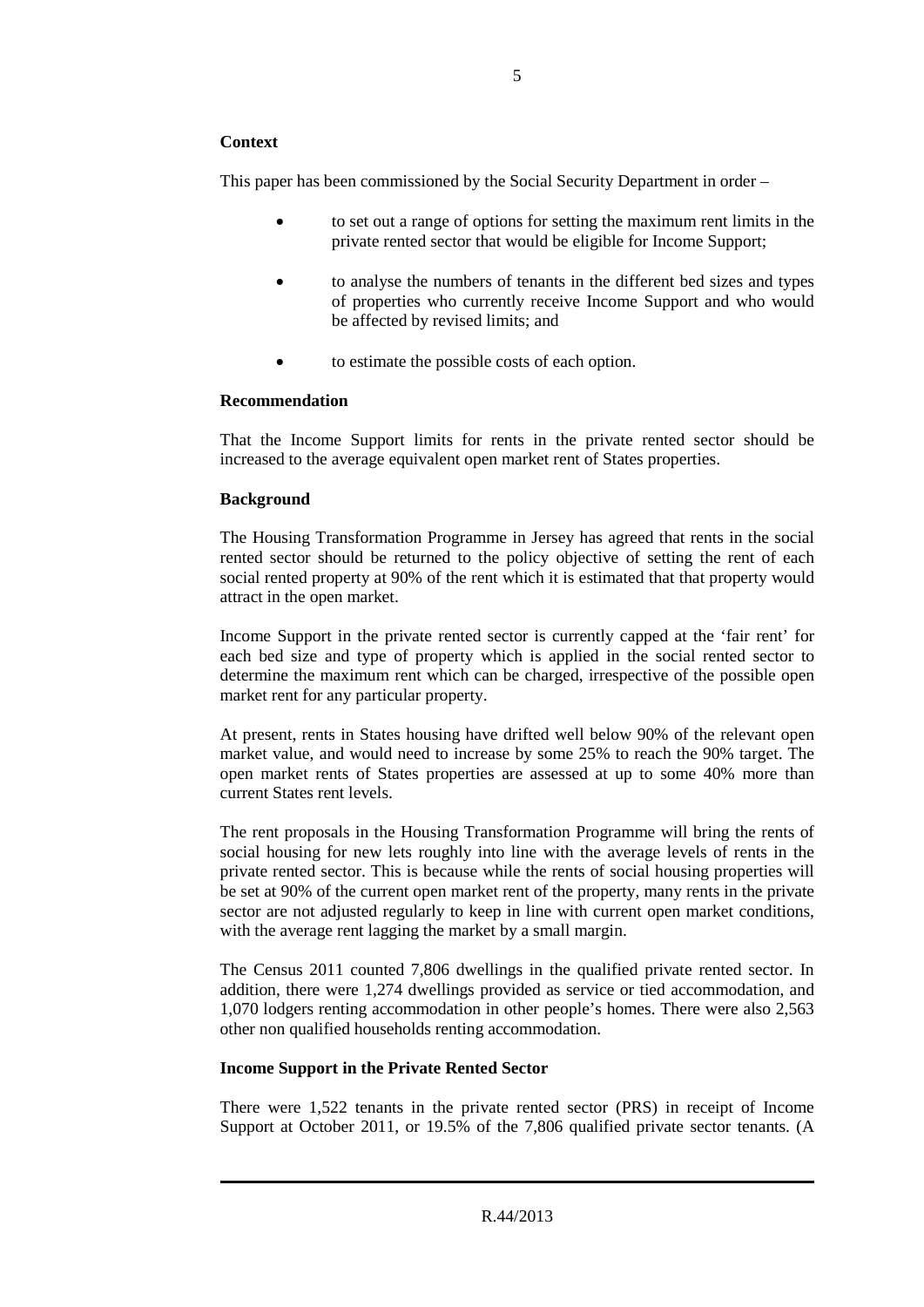relatively small number of tenants without residential qualifications in the PRS are in receipt of Income Support)

80% of tenants in receipt of Income Support occupy bedsits, 1 bed and 2 bed flats and 1 bed houses.

In practice, private sector rents do not 'cluster' around the Income Support limits: 44% of tenants are paying rents below the current maximum limits for Income Support, and 56% of tenants are paying the balance of their rent, above the Income Support limit, from their other resources. Tenants in smaller properties tend to pay smaller weekly amounts in 'excess' rents above the IS limits, and tenants in larger properties tend to pay larger weekly amounts in 'excess' rent.

#### **Options for setting rent limits for eligibility for Income Support in private rented sector**

Seven options for setting Income Support limits for private sector rents are set out below –

- One option is simply to continue to use the current limits, uprated annually by the Jersey Private Rents Index, or a similar, future index
- Three of the options would link the Income Support limits to different percentiles of rents in the private sector, at the 20th percentile, the 25th percentile, or the 30th percentile.
- Three of the options would link the Income Support limits to different levels of average rents in properties administered by the States owned housing association –
	- o at the average of the proposed level of States housing rents, set at 90% of the assessed market rent of each property. This would provide the same average level of cash support to private sector tenants as social tenants, for each property type;
	- o at the equivalent average of States housing rents if these were set at their assessed 100% of the market rent of each property. This would recognise that private sector tenants have to pay 100% of the market rent of a property, not 90%;
	- o at the 90th percentile of the open market rent of States housing, recognising that a small proportion of States properties have high open market values.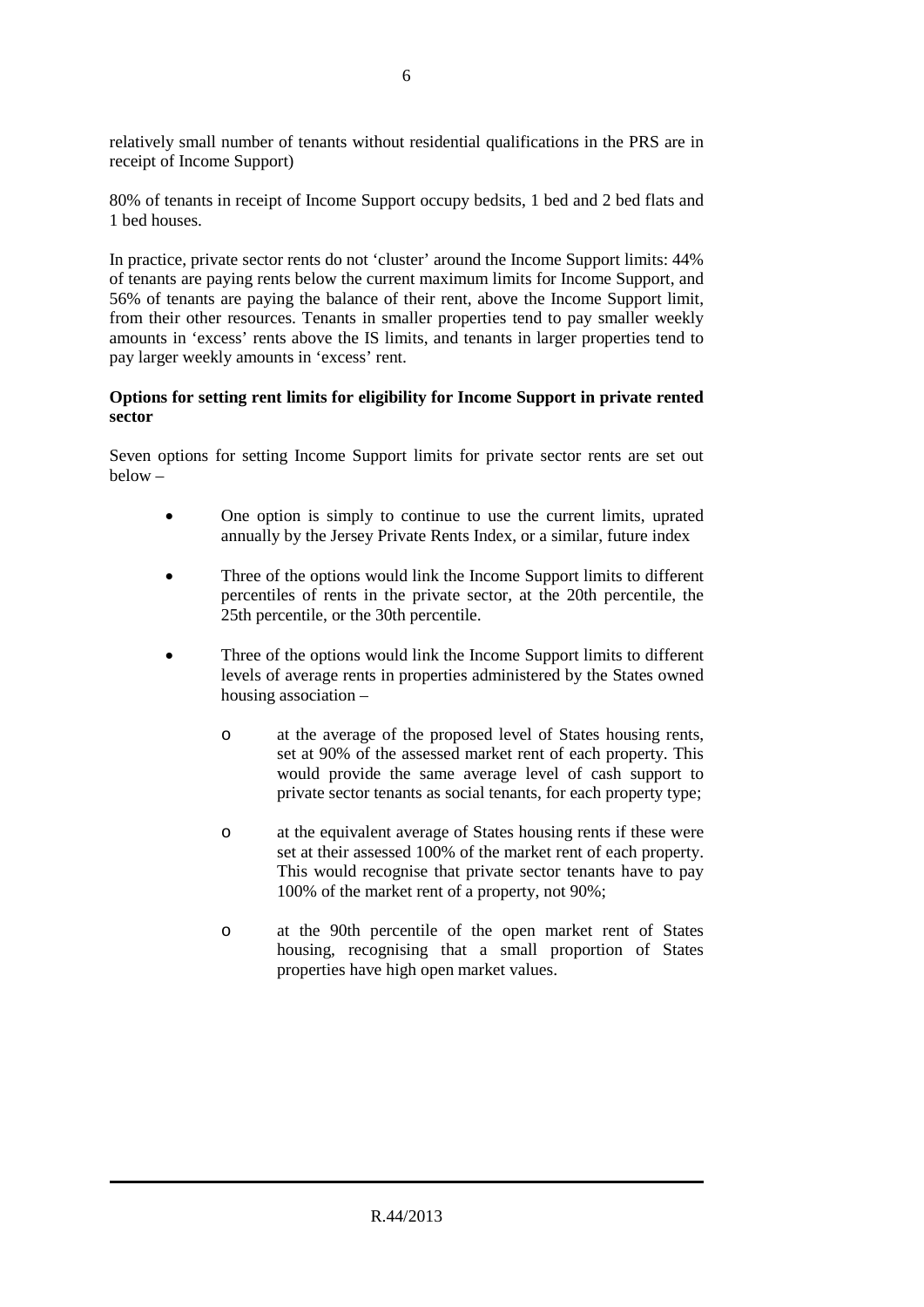| Options for resetting private sector rent limits eligible for Income Support: weekly rents by bedsize |            |                          |          |               |            |            |               |               |  |  |  |
|-------------------------------------------------------------------------------------------------------|------------|--------------------------|----------|---------------|------------|------------|---------------|---------------|--|--|--|
| and type of property                                                                                  |            |                          |          |               |            |            |               |               |  |  |  |
|                                                                                                       | Number of  | Income                   | Limit at | Limit at      | Limit at   | Limit at   | Limit at      | Limit at      |  |  |  |
|                                                                                                       | tenants in | Support                  | 20th     | 90% of        | 25th       | 30th       | 100% of       | 90th          |  |  |  |
|                                                                                                       | receipt of | rent limit in percentile |          | average       | percentile | percentile | average       | percentile    |  |  |  |
|                                                                                                       | Income     | 2011                     | of PRS   | <b>States</b> | of PRS     | of PRS     | <b>States</b> | of 100%       |  |  |  |
|                                                                                                       | Support    |                          |          | market        |            |            | market        | <b>States</b> |  |  |  |
|                                                                                                       |            |                          |          | rent          |            |            | rent          | market        |  |  |  |
|                                                                                                       |            |                          |          |               |            |            |               | rent          |  |  |  |
| Bedsit                                                                                                | 201        | £109.41                  | £103.78  | £116.08       | £113.03    | £116.11    | £128.98       | £148.99       |  |  |  |
|                                                                                                       | 671        | £156.21                  | £153.03  | £157.53       | £158.13    | £165.27    | £175.03       | £200.11       |  |  |  |
| 1bed flat                                                                                             |            |                          |          |               |            |            |               |               |  |  |  |
| 2bed flat                                                                                             | 259        | £196.63                  | £211.22  | £215.24       | £219.34    | £231.52    | £239.15       | £269.48       |  |  |  |
|                                                                                                       |            |                          |          |               |            |            |               |               |  |  |  |
| 3bed flat                                                                                             | 23         | £223.37                  | £246.63  | £258.61       | £262.71    | £270.22    | £287.34       | £296.98       |  |  |  |
| 1bed house                                                                                            | 82         | £177.59                  | £184.63  | £190.42       | £193.91    | £198.04    | £211.58       | £214.22       |  |  |  |
|                                                                                                       |            |                          |          |               |            |            |               |               |  |  |  |
| 2bed house                                                                                            | 126        | £231.28                  | £245.53  | £250.07       | £252.60    | £272.81    | £277.86       | £303.13       |  |  |  |
|                                                                                                       | 132        | £258.02                  | £331.24  | £268.56       | £346.62    | £358.93    | £298.40       | £331.31       |  |  |  |
| 3bed house                                                                                            |            |                          |          |               |            |            |               |               |  |  |  |
| 4+bed house                                                                                           | 27         | £279.16                  | £418.67  | £294.77       | £432.28    | £458.44    | £327.52       | £362.31       |  |  |  |

The table below sets out the average weekly rent limit that would be created for each bed size and type of property under each of the seven options.

The table below shows the numbers of tenants who would be affected by each option.

| Options for resetting private sector rent limits eligible for Income Support: numbers of tenants affected<br>compared to current limit |                                                            |                           |                                                                      |                                                    |                                                                                                  |                                                                           |                                                                           |                                                                                                   |                                                                                                                  |  |
|----------------------------------------------------------------------------------------------------------------------------------------|------------------------------------------------------------|---------------------------|----------------------------------------------------------------------|----------------------------------------------------|--------------------------------------------------------------------------------------------------|---------------------------------------------------------------------------|---------------------------------------------------------------------------|---------------------------------------------------------------------------------------------------|------------------------------------------------------------------------------------------------------------------|--|
|                                                                                                                                        | Number of<br>tenants in<br>receipt of<br>Income<br>Support | Income<br>Support<br>2011 | Number<br>with actual with actual<br>rent limit in rent < limit rent | Number<br>between<br>limit &<br>20th<br>percentile | Number<br>with actual<br>rent<br>between<br>limit &<br>90% of<br><b>States</b><br>market<br>rent | Number<br>with actual<br>rent<br>between<br>limit &<br>25th<br>percentile | Number<br>with actual<br>rent<br>between<br>limit &<br>30th<br>percentile | Number<br>with actual<br>rent<br>between<br>limit &<br>100% of<br><b>States</b><br>market<br>rent | Number<br>with actual<br>rent<br>between<br>limit &<br>90th<br>percentile<br>of States<br>100%<br>market<br>rent |  |
| Bedsit                                                                                                                                 | 201                                                        | £109.41                   | 79                                                                   | $-16$                                              | 24                                                                                               | 15                                                                        | 24                                                                        | 50                                                                                                | 84                                                                                                               |  |
| 1bed flat                                                                                                                              | 671                                                        | £156.21                   | 333                                                                  | $-30$                                              | $\overline{7}$                                                                                   | 10                                                                        | 84                                                                        | 142                                                                                               | 246                                                                                                              |  |
| 2bed flat                                                                                                                              | 259                                                        | £196.63                   | 91                                                                   | 34                                                 | 42                                                                                               | 48                                                                        | 74                                                                        | 80                                                                                                | 120                                                                                                              |  |
| 3bed flat                                                                                                                              | 23                                                         | £223.37                   | 12                                                                   | $\mathbf{1}$                                       | $\overline{2}$                                                                                   | $\overline{2}$                                                            | 3                                                                         | $\overline{4}$                                                                                    | 6                                                                                                                |  |
| 1bed house                                                                                                                             | 82                                                         | £177.59                   | 49                                                                   | 5                                                  | $\overline{7}$                                                                                   | $\overline{7}$                                                            | 8                                                                         | 15                                                                                                | 16                                                                                                               |  |
| 2bed house                                                                                                                             | 126                                                        | £231.28                   | 54                                                                   | 5                                                  | 9                                                                                                | 11                                                                        | 31                                                                        | 35                                                                                                | 52                                                                                                               |  |
| 3bed house                                                                                                                             | 132                                                        | £258.02                   | 46                                                                   | 41                                                 | $\overline{7}$                                                                                   | 57                                                                        | 61                                                                        | 20                                                                                                | 41                                                                                                               |  |
| 4+bed house                                                                                                                            | 27                                                         | £279.16                   | 10                                                                   | 10                                                 | $\mathbf{1}$                                                                                     | 10                                                                        | 11                                                                        | 3                                                                                                 | 5                                                                                                                |  |
| Total                                                                                                                                  | 1521                                                       |                           | 674                                                                  | 50                                                 | 99                                                                                               | 160                                                                       | 296                                                                       | 349                                                                                               | 570                                                                                                              |  |
| % of total                                                                                                                             |                                                            |                           | 44%                                                                  | 3%                                                 | 7%                                                                                               | 11%                                                                       | 19%                                                                       | 23%                                                                                               | 37%                                                                                                              |  |

The percentage of tenants whose rent would be fully supported is the sum of the existing 44% of tenants in that position, plus the total at the bottom of each option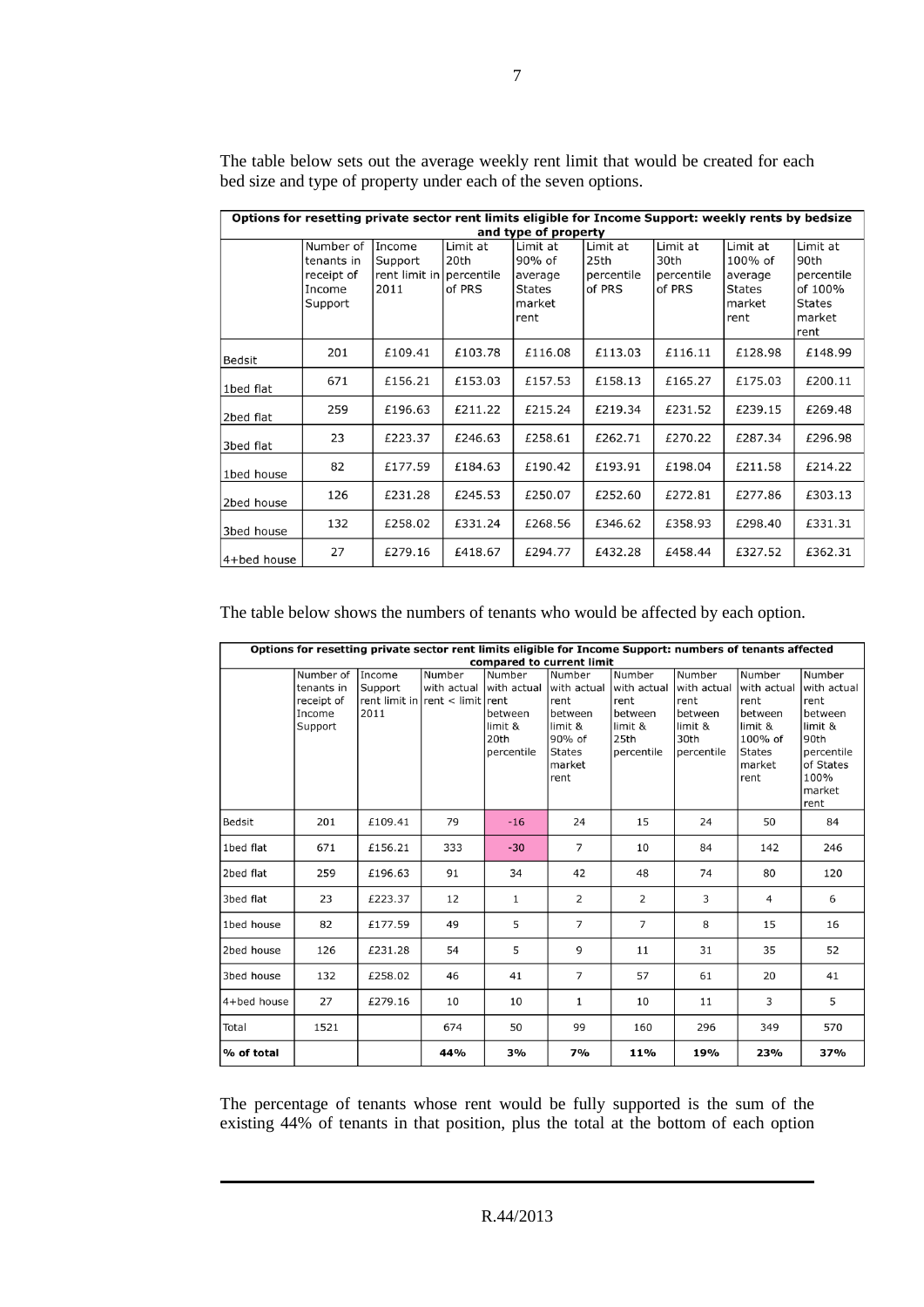# **The costs of raising the limit rents for Income Support**

| Options for resetting private sector rent limits eligible for Income Support: annual<br>costs at 2011 prices for tenants currently in receipt of Income Support |                              |                           |                              |                              |                            |                                               |  |  |  |
|-----------------------------------------------------------------------------------------------------------------------------------------------------------------|------------------------------|---------------------------|------------------------------|------------------------------|----------------------------|-----------------------------------------------|--|--|--|
|                                                                                                                                                                 | 20th<br>percentile<br>of PRS | 90% States<br>market rent | 25th<br>percentile<br>of PRS | 30th<br>percentile<br>of PRS | 100% States<br>market rent | 90th<br>percentile of<br>100% States<br>rents |  |  |  |
| Bedsit                                                                                                                                                          | $-£35,717$                   | £37,029                   | £20,672                      | £37,182                      | £96,072                    | £147,245                                      |  |  |  |
| 1bed flat                                                                                                                                                       | $-£61,643$                   | £21,413                   | £31,816                      | £140,216                     | £258,009                   | £445,669                                      |  |  |  |
| 2bed flat                                                                                                                                                       | £112,495                     | £139,351                  | £165,954                     | £237,100                     | £273,185                   | £374,927                                      |  |  |  |
| 3bed flat                                                                                                                                                       | £13,165                      | £18,911                   | £20,830                      | £24,295                      | £30,836                    | £33,377                                       |  |  |  |
| 1bed house                                                                                                                                                      | £11,786                      | £20,107                   | £24,825                      | £30,283                      | £45,197                    | £47,635                                       |  |  |  |
| 2bed house                                                                                                                                                      | £51,920                      | £67,441                   | £75,520                      | £125,889                     | £136,304                   | £177,481                                      |  |  |  |
| 3bed house                                                                                                                                                      | £245,280                     | £46,160                   | £276,319                     | £294,225                     | £156,560                   | £245,444                                      |  |  |  |
| 4+bed house                                                                                                                                                     | £53,437                      | £9,371                    | £54,853                      | £56,472                      | £25,157                    | £40,355                                       |  |  |  |
| Total                                                                                                                                                           | £390,725                     | £359,783                  | £670,788                     | £945,663                     | £1,021,321                 | £1,512,131                                    |  |  |  |

The table below shows the costs of each option, by bed size type and total.

Points to note –

- 1. Setting limit rents at the 20th percentile would incur gross additional costs of £488,084, offset by savings of £97,360 from introducing limits for bedsits and 1 bed flats that would be lower than the current limits, to produce the net cost of £390,725 shown in the table.
- 2. The least cost option would be to set the limit rents at the average rents in States housing (i.e. at the average of 90% of the assessed market rent of each bed size type in the States sector).
- 3. This option would raise the proportion of tenants whose rent are within the limit from the current 44% to just over half, at 51%.
- 4. This option is the least costly primarily because it sets lower limits for 3 bed and 4+ bed houses than options based on private sector rents, reflecting the lack of a 'luxury' market in the social housing sector.
- 5. The option of setting the limit rents at the average of 100% of the assessed market rent in the States sector has the advantage of raising the limits for the 80% majority of tenants in bedsits, 1 and 2 bed flats and 1 bed houses, while restricting the increase in the limits for 3 bed and 4+ bed houses.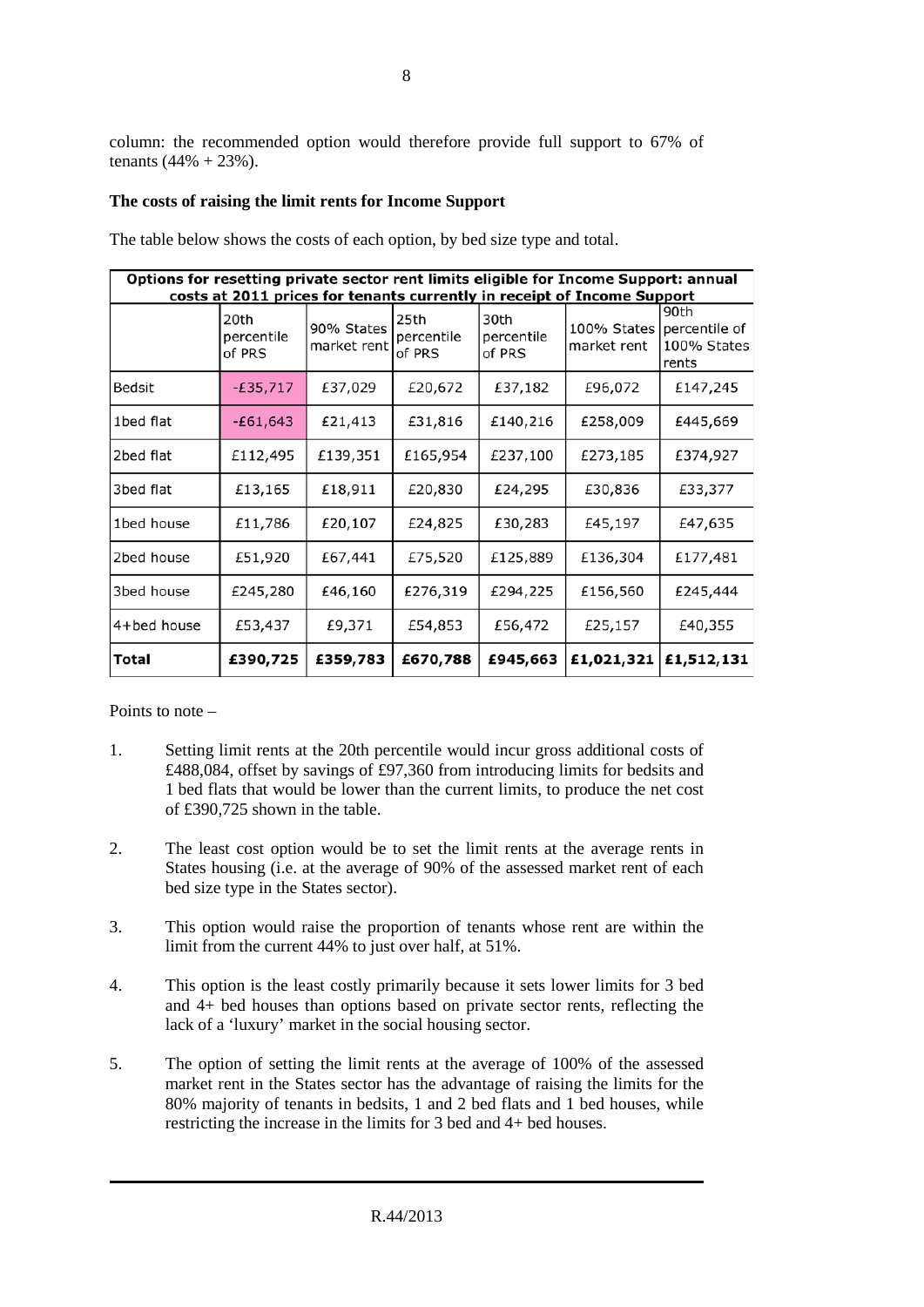6. Setting IS rent limits at the average of States market rents would raise the proportion of tenants whose rent are within the limit from the current 44% to just over two thirds, at 67%.

## **The choice of rent limit**

There are a number of advantages in using States housing rents as the reference point for setting rent limits for Income Support to private sector tenants.

- 1. The States owned housing sector is relatively homogenous, with a narrow spread of rents. There are few properties with very low rents, and there is no 'top end' or 'luxury' segment (with the exception of a very small number of acquired properties, most of which are under consideration for eventual disposal).
- 2. The standard of construction, amenity and location of States owned housing is (by definition) considered to represent an appropriate standard for tenants on lower incomes (once the stock is improved to the Decent Homes standards).
- 3. The States owned housing sector stock is only likely to change very gradually over a period of years, and is unlikely to experience the sharp fluctuations in values which can occur from year to year in the private sector, depending upon short term changes in the balance of supply and demand in the market. This offers a more stable basis for setting rent limits.
- 4. Rent setting in the States owned housing sector will need to be updated on a regular basis, in order to avoid rents drifting away from 90% of market value. This is presumably best achieved by an annual revaluation of a sample of the stock. If changes in rents are averaged over a two, or three, year period then this will further even out fluctuations and give a less volatile basis for budgeting.
- 5. If the rent limits for Income Support in the private rented sector are similarly set on a rolling average, then this should also reduce budget volatility for Income Support.

### **The impact of changes in Income Support limits**

The calculations of the cost of each option assume that there would be no behavioural impact of higher Income Support limits: existing tenants would continue to rent their existing properties at their existing rents.

Most new Income Support claims from families will already be established in rental accommodation. Most new claims in respect of young adults leaving home or individuals needing accommodation upon release from prison are limited to hostel and bedsit accommodation.

Nearly half of all tenants (44%) are currently choosing to rent for less than the Income Support limit, when, in theory, they could have the difference between their current rent and the limit paid for by Income Support